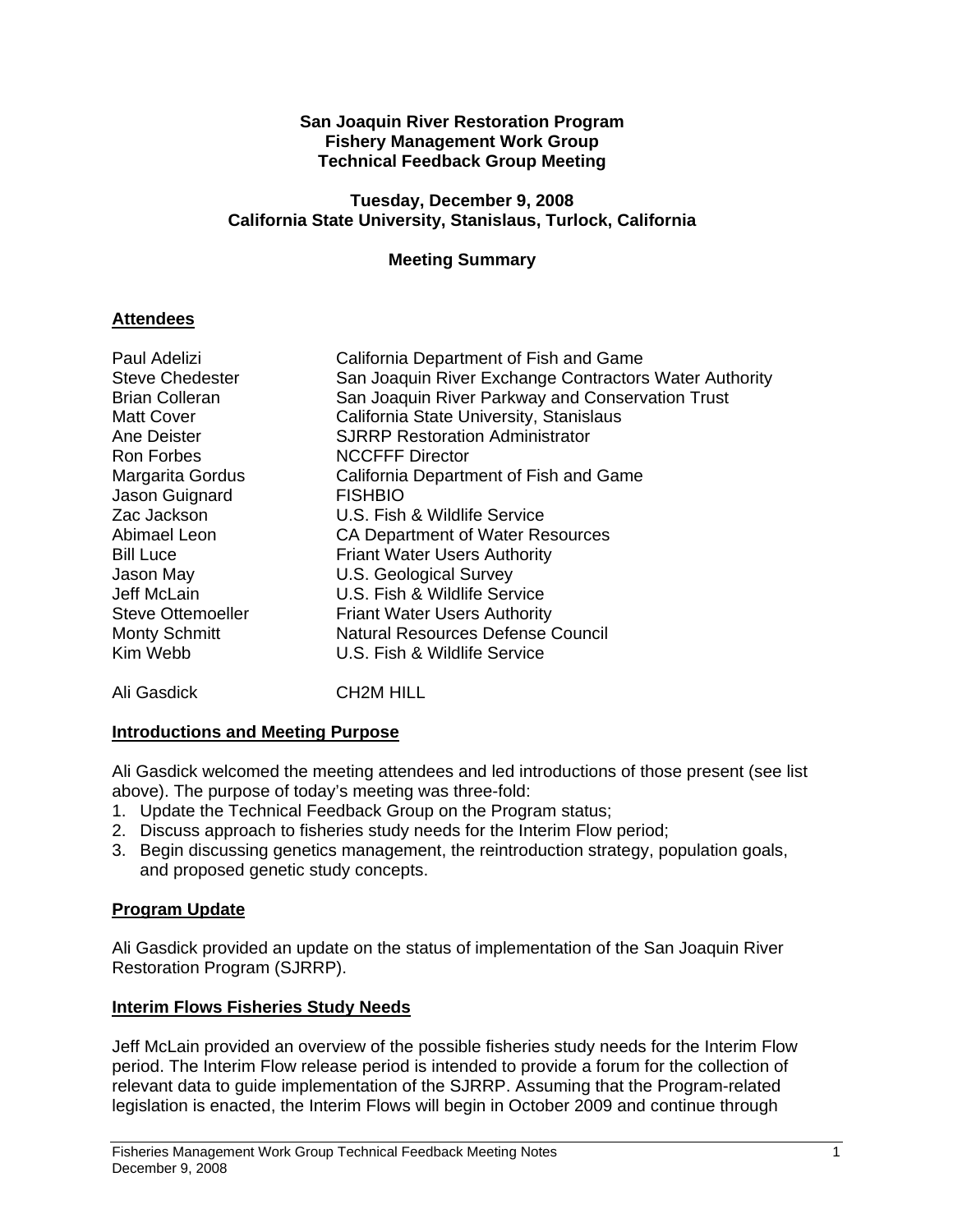2013. From a fisheries management perspective, Interim Flows can be used to verify components of the conceptual models and gather data on a variety of physical and biological processes that could affect the successful implementation of the Settlement's Restoration Goal.

The following feedback was provided by attendees with regard to the Interim Flows fisheries study needs:

- Data collection during the Interim Flows may be limited by hydrologic conditions and resulting water year type;
- Monitoring water quality in Reach 1 should be considered to verify spawning and incubation condition assumptions;
- Monitoring of fisheries and physical conditions that may affect fisheries downstream of Reach 5 on the mainstem San Joaquin River and the tributaries should also be conducted during the Interim Flow period.

A meeting attendee requested additional information on the hydrologic modeling effort and associated assumptions including the approach to modeling floodplain habitat and potential floodplain impacts. It was noted that a separate, focused modeling meeting is being considered. Based on a question from an attendee, it was noted that the process for translating Interim Flow study needs into study plans is currently being developed.

#### **Genetic Management**

Jeff McLain provided an overview of the possible genetics management study components, possible methods for establishing population goals, and the genetics study concepts. The Program's genetic management goals include the protection and promotion of genetic diversity, safe-guarding against negative genetic effects, and the promotion of species abundance, spatial structure and diversity. Genetics management is anticipated to play a role in determining population goals, formulating the reintroduction strategy, and other Program data needs such as artificial propagation methods, evaluating Program performance and determining viable salmon population criteria.

The following feedback was provided by attendees with regard to the genetics management:

- Genetics management should consider salmon runs in the San Joaquin River tributaries, including reducing or avoiding potential impacts on the genetic diversity of these runs. This could include different future uses and management actions at the Hills Ferry Barrier during both Interim and Restoration Flows. It was also noted the current barrier is designed for a limited flow regime and any future changes in flows at the barrier may require the consideration of different or modified barrier designs;
- The presence and effects of non-native predators should also be considered in the genetics management studies. There may be ways to control non-native predators at downstream areas (such as Hills Ferry Barrier) or to make conditions less favorable for these species;
- Stock selection should be considered early in the study needs.

Based on a question from a meeting attendee, it was noted that future genetic management actions do not preclude the use of a fish hatchery.